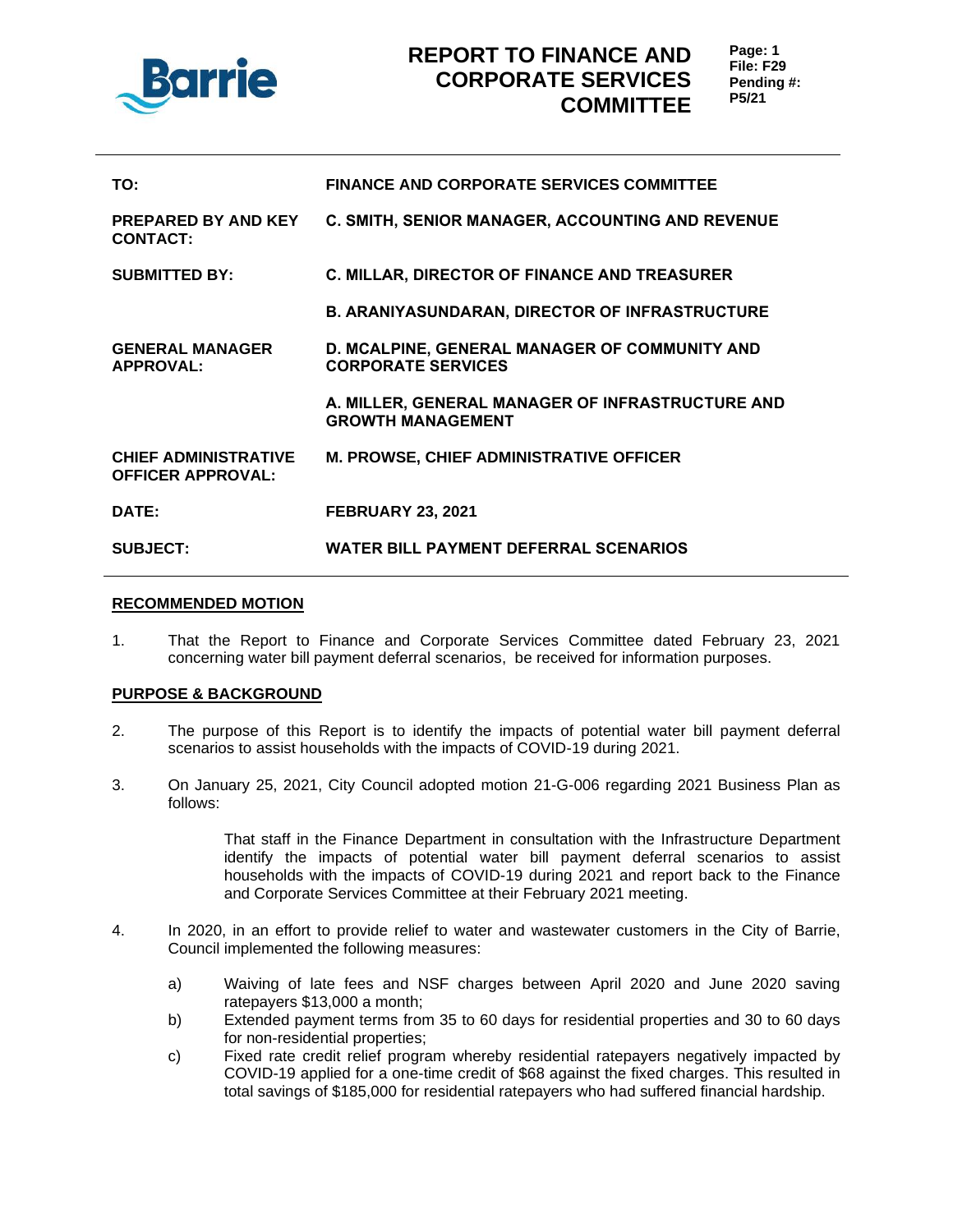

## **ANALYSIS**

## **Key Statistics**

5. The City currently has 44,851 active water/wastewater ("water") billing accounts. The following table shows the breakdown between owners and tenants:

|        | Residential |        |  |        | Non-Residential |       | Total  |         |        |  |  |  |  |
|--------|-------------|--------|--|--------|-----------------|-------|--------|---------|--------|--|--|--|--|
| Owners | Fenants     | Total  |  | Owners | Tenants         | Total | Owners | Tenants | Total  |  |  |  |  |
| 37,183 | 5.157       | 42.340 |  | 2.120  | 391             | 2.511 | 39.303 | 5,548   | 44,851 |  |  |  |  |

In 2020, Finance revenue staff processed 285,495 water wastewater bills.

- 6. As identified in Appendix "A" the total residential consumption in cubic metres for water and wastewater increased by 5.7 per cent compared to 2019. This increase was offset by a reduction in consumption for non-residential ratepayers by 6.6 per cent. This appears reasonable given the impacts to both sectors of COVID-19. The 2020 year-end report planned for late March will include the final year-end financial results.
- 7. As identified in Appendix "B", on December 31, 2020, accounts receivable for water and wastewater increased by 3 per cent or \$189,550 compared to 2019. The tables in Appendix "B" show total accounts receivable were consistently higher each month in 2020, significantly higher in the summer months as ratepayers took advantage of the deferred due dates, but were brought back in line by the end of the year.

## Extended payment terms and waiving of late fees

- 8. In 2020, Council extended the payment periods from 35 to 60 days for residential properties and from 30 days to 60 days for non-residential properties. This provided some short-term relief in terms of the timing of payment requirements as the City began this program on April 23, 2020 and ended with the bills issued on August 20, 2020. This covered 4 months in total, or 2 full billing periods/cycles for residential properties which are billed bi-monthly, and 4 billing periods/cycles for non-residential properties which are billed monthly.
- 9. While this program provided relief during those months, it did cause some confusion. Later in the year when the City returned to the normal billing dates, some ratepayers received two bills within a short period of time. The feedback received by the Finance revenue team was generally negative towards this program.
- 10. Deferring water and wastewater bill payments and waiving late fees can have a detrimental effect on property owners with tenants. Typically, the Finance Department sends out reminder notices when tenant accounts are past due and consider shutoffs as a last resort until payment is received. As the property owner is ultimately responsible for the water/wastewater bill on their property, deferring due dates poses a risk to the property owner when tenants do not pay their bills.
- 11. Water service disconnections on tenant properties were stopped in March of 2020 and did not resume until October 2020 for requests submitted by property owners for non-payment by their tenants. There were no shut offs in December 2020 as is the standard process. Disconnections have been on hold in 2021 due to the Provincial lockdown.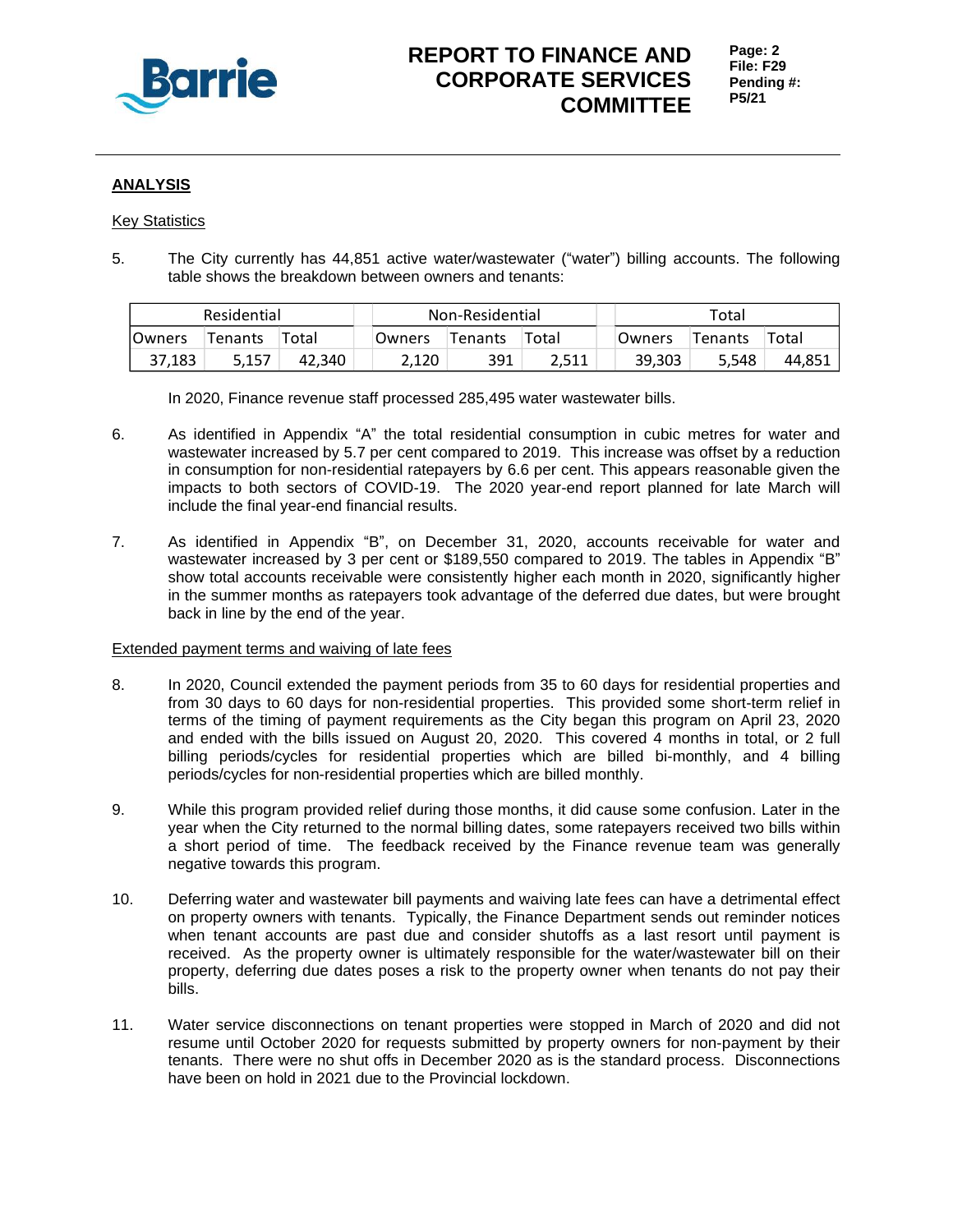

**Page: 3 File: F29 Pending #: P5/21**

- 12. As the Finance revenue team received some complaints from landlords about delinquent tenant accounts, staff began tracking tenant receivable information in April 2020. Appendix "C" outlines the status of tenant receivable accounts. The first tenant account chart shows that tenant receivables range from a low of 5.4% of total accounts receivable at the end of July to a high of 18.3% of total accounts receivable in November.
- 13. The second tenant account chart shows that of tenant accounts receivable solely, a high of 21.2% of the number of all tenant accounts were overdue in May, with the dollar amount of tenant accounts overdue consistently in the high range of 43% to 46% in the months of April, May and October to December. This meant that property owners who are ultimately responsible for the accounts that remain unpaid, had a larger exposure to address in situations where tenants had not paid.
- 14. In 2020, the City stopped charging late payment fees on overdue accounts between April 20, 2020 and June 30, 2020, resulting in total savings to some ratepayers of approximately \$13,000 per month. This allowed ratepayers the flexibility to pay as their circumstances allowed without financial repercussions.

### Fixed Charge Relief Program:

15. Council approved a fixed charge relief program in 2020 whereby residential water wastewater account holders could, one time only, eliminate the fixed charge for water and wastewater on their bimonthly bill if suffering from financial hardship as a result of COVID-19, by completing a request form. Funding for this initiative was \$500,000, funded equally from the Water and Wastewater Rate Stabilization Reserves. The City has received 2,980 applications at a total savings to some residents of approximately \$185,000.

### **Summary**

- 16. As part of the 2021 budget, Council has directed that wastewater rates be frozen at the 2020 levels.
- 17. The City's water reserve is not in a strong position. This reserve is used to fund the repairs and replacement of critical water infrastructure. Any relief provided for billing impacts the amount of funds available in the reserve. While the wastewater reserve has a higher balance, this fund, similar to the water reserve fund, will be insufficient to address upcoming needs related to capital works, requiring more wastewater funded debt. In the coming months, staff in IGM with support from Finance, will be bringing forward to Council, Water and Wastewater asset management plans as well as a water and wastewater financial plan.
- 18. In response to Motion 21-G-006, staff will be bringing forward a report in April concerning a support program for low-income households and small businesses in order to assist those in financial need with timing of bill payments and/or relief. Given the City's financial condition and the state of the water reserve in particular, it would be prudent to target a relief program to ratepayers who are the hardest hit and on a more comprehensive basis as identified in motion 21-G-006.

## **ENVIRONMENTAL AND CLIMATE CHANGE IMPACT MATTERS**

19. There are no environmental and climate change impact matters related to the recommendations.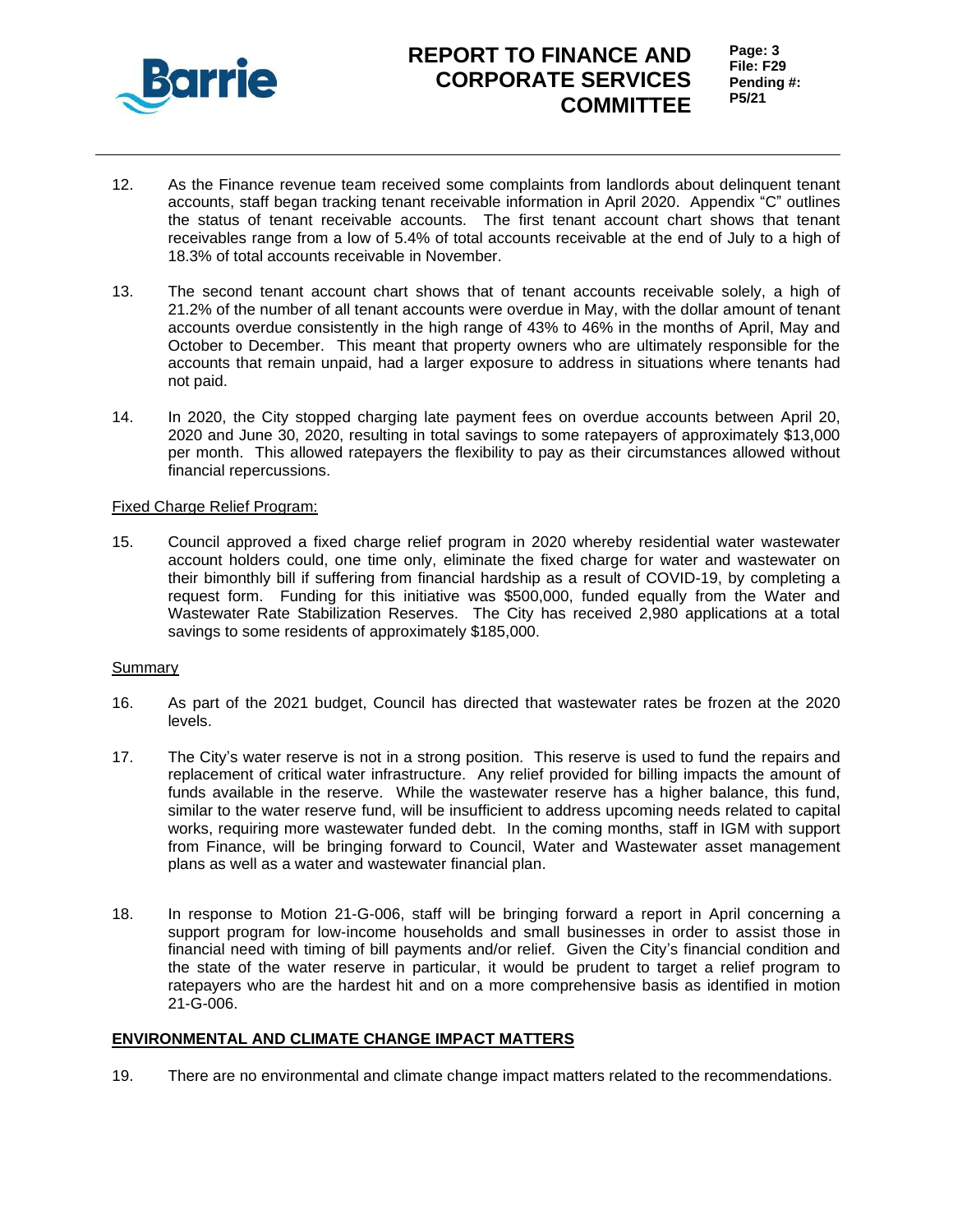

## **ALTERNATIVES**

- 20. There are alternatives available for consideration by Finance and Corporate Services Committee:
	- **Alternative #1** Finance and Corporate Services Committee could recommend an extension of the payment periods for water and wastewater bills for residential and non-residential properties.

This is not recommended as it causes confusion with ratepayers regarding due dates and causes in some cases, two bills to arrive within a very short time period once the extension has ended. Feedback from ratepayers on this initiative in 2020 was mostly unfavourable for these reasons.

**Alternative #2** Finance and Corporate Services could recommend all late fees for either the full year or for part of the year, be waived.

> Late fees encourage ratepayers to keep up to date with balances. Staff have been directed to report back to General Committee in April with options for a permanent water/wastewater relief program. Of the scenarios identified, a reduction in or waiving of late fees causes the least amount of confusion for ratepayers, impacts property owners with tenants in arrears the least and has the smallest impact on the City's reserve levels.

**Alternative #3** Finance and Corporate Services could reintroduce the one-time fixed charge credit program for ratepayers who have been adversely affected by COVID-19 for the full year 2021.

> This alternative is not recommended as staff are not able to ensure the program is being applied fairly and equitably to those ratepayers who have been adversely affected by COVID-19. Staff do not have sufficient resources to assess the financial condition of an applicant, which would also require the submission of various forms of financial information.

#### **FINANCIAL**

19. There is no financial impact from the recommendation to receive this report for information purposes.

#### **LINKAGE TO 2018–2022 STRATEGIC PLAN**

20. The recommendation in this report is not related to the goals contained in 2018-2022 Strategic Plan.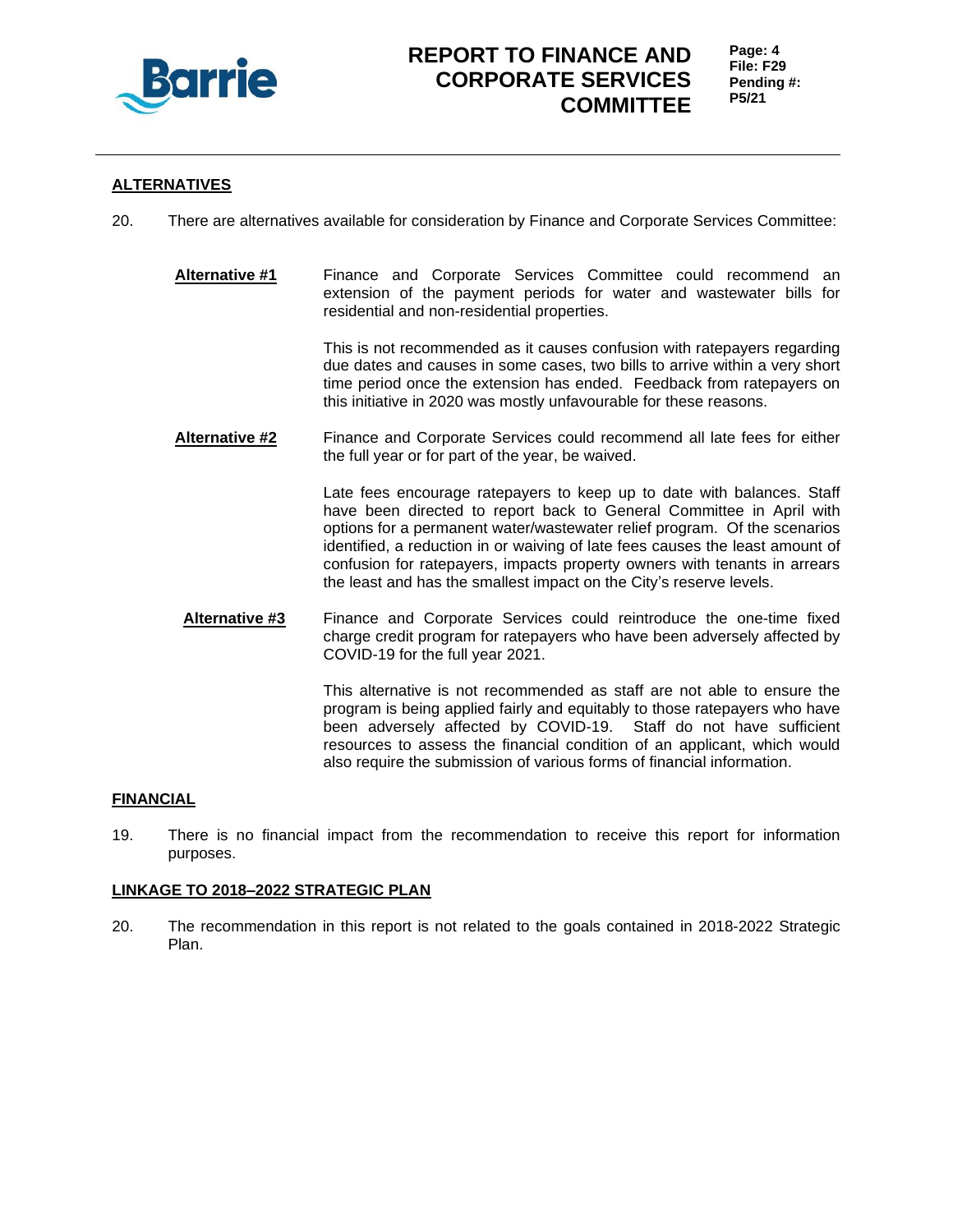

**Page: 5 File: F29 Pending #: P5/21**

## **Appendix "A"**

### **Monthly Water and Wastewater Consumption (m3) Residential**

|                  |            | <b>Residential</b> |            |            |
|------------------|------------|--------------------|------------|------------|
|                  | 2020       | 2019               | Variance   | Variance % |
| <b>JAN</b>       | 1,133,571  | 1,264,894          | (131, 324) | $-10.4%$   |
| <b>FEB</b>       | 1,334,354  | 1,345,832          | (11, 478)  | $-0.9%$    |
| <b>MAR</b>       | 1,011,805  | 1,012,371          | (566)      | $-0.1%$    |
| <b>APR</b>       | 1,188,443  | 1,128,830          | 59,613     | 5.3%       |
| <b>MAY</b>       | 1,200,587  | 1,011,609          | 188,978    | 18.7%      |
| <b>JUN</b>       | 1,559,371  | 1,356,102          | 203,268    | 15.0%      |
| <b>JUL</b>       | 1,391,146  | 1,256,838          | 134,308    | 10.7%      |
| <b>AUG</b>       | 1,826,388  | 1,477,133          | 349,255    | 23.6%      |
| <b>SEP</b>       | 1,410,979  | 1,384,378          | 26,601     | 1.9%       |
| <b>OCT</b>       | 1,336,492  | 1,454,155          | (117,663)  | $-8.1%$    |
| <b>NOV</b>       | 1,210,898  | 1,153,141          | 57,757     | 5.0%       |
| <b>DEC</b>       | 1,324,891  | 1,227,845          | 97,046     | 7.9%       |
| <b>YTD TOTAL</b> | 15,928,923 | 15,073,126         | 855,797    | 5.7%       |

## **Monthly Water and Wastewater Consumption (m3) Non-Residential**

|            |           | <b>Non-Residential</b> |            |            |  |  |  |
|------------|-----------|------------------------|------------|------------|--|--|--|
|            | 2020      | 2019                   | Variance   | Variance % |  |  |  |
| <b>JAN</b> | 771,987   | 743,506                | 28,481     | 3.8%       |  |  |  |
| <b>FEB</b> | 613,774   | 599,799                | 13,974     | 2.3%       |  |  |  |
| <b>MAR</b> | 621,567   | 602,612                | 18,954     | 3.1%       |  |  |  |
| <b>APR</b> | 506,073   | 609,612                | (103, 540) | $-17.0%$   |  |  |  |
| <b>MAY</b> | 559,276   | 585,319                | (26, 043)  | $-4.4%$    |  |  |  |
| <b>JUN</b> | 563,981   | 789,919                | (225, 938) | $-28.6%$   |  |  |  |
| <b>JUL</b> | 769,012   | 733,347                | 35,666     | 4.9%       |  |  |  |
| <b>AUG</b> | 886,794   | 824,857                | 61,937     | 7.5%       |  |  |  |
| <b>SEP</b> | 754,794   | 988,445                | (233, 652) | $-23.6%$   |  |  |  |
| <b>OCT</b> | 679,500   | 715,280                | (35, 780)  | $-5.0%$    |  |  |  |
| <b>NOV</b> | 727,554   | 776,786                | (49, 233)  | $-6.3%$    |  |  |  |
| <b>DEC</b> | 511,116   | 559,982                | (48, 866)  | $-8.7%$    |  |  |  |
| YTD TOTAL  | 7,965,426 | 8,529,464              | (564, 039) | $-6.6%$    |  |  |  |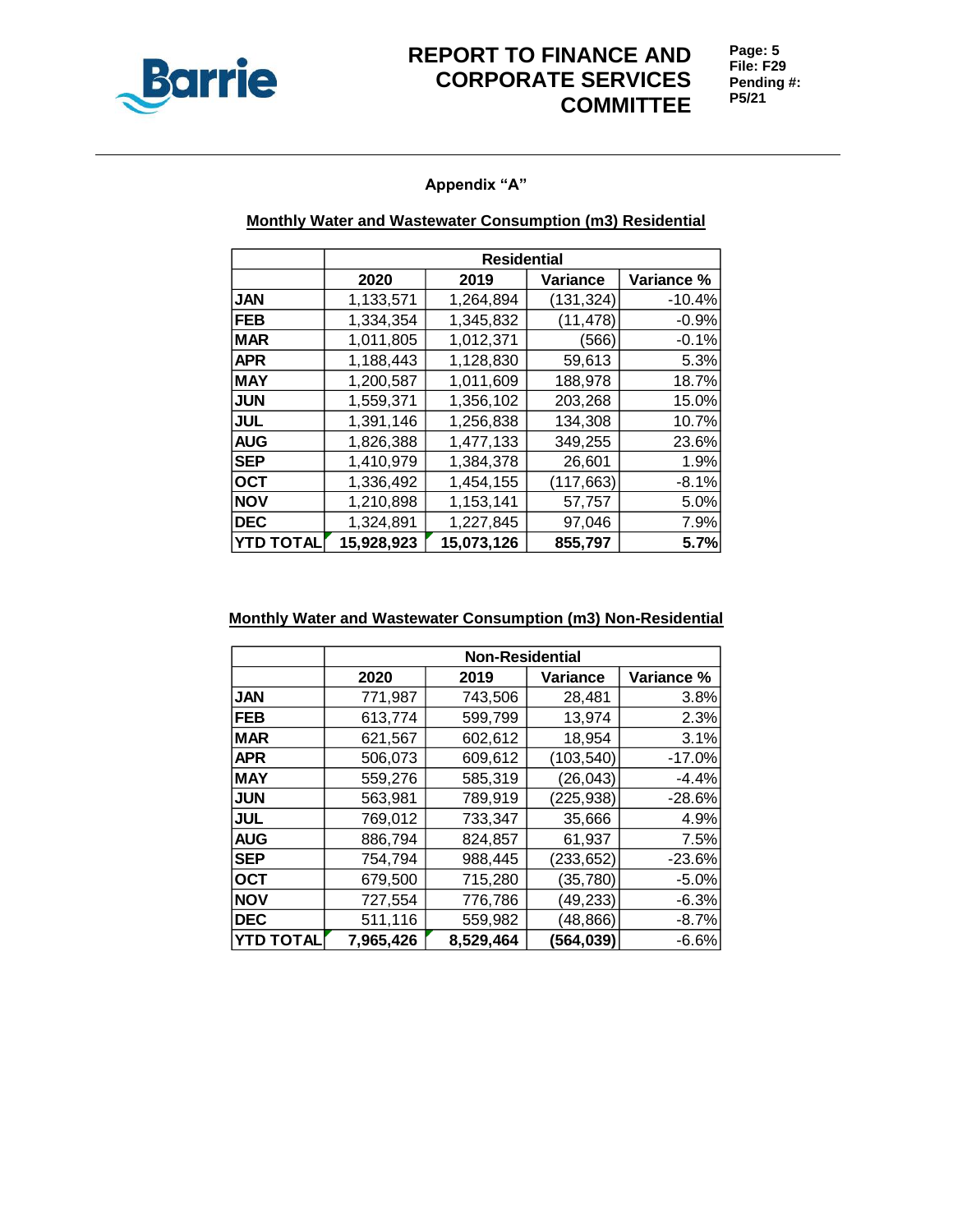

**Page: 6 File: F29 Pending #: P5/21**

### **Appendix "B"**

### **Water/Wastewater Total Accounts Receivable Aging Comparison**

| Category            | 31-Jan-20   | 28-Feb-20   | 31-Mar-20   | 29-Apr-20   | 29-May-20   | 30-Jun-20   | 31-Jul-20   | 31-Aug-20       | 30-Sep-20       | 31-Oct-20   | 30-Nov-20   | 31-Dec-20   |
|---------------------|-------------|-------------|-------------|-------------|-------------|-------------|-------------|-----------------|-----------------|-------------|-------------|-------------|
| Current             | 4,052,458   | 4,943,659   | 4,491,896   | 4,302,925   | 3,943,043   | 5,174,898   | 4,436,218   | 6,691,165       | 5,242,070       | 3,683,481   | 4,065,339   | 4,152,884   |
| Over 35 days        | 384,656     | 426,738     | 471,708     | 415,888     | 988,148     | 1,389,369   | 1,736,498   | 747,476         | 1,926,724       | 342,340     | 474,874     | 761,449     |
| Over 49 days        | 277,740     | 158,819     | 205,371     | 387,433     | 326,763     | 596,874     | 1,312,467   | 1,480,458       | 1,483,965       | 382,586     | 302,665     | 165,123     |
| Over 63 days        | 280,487     | 310,573     | 326,785     | 304,367     | 349,797     | 381,108     | 423,414     | 557,491         | 290,917         | 504,378     | 288,608     | 316,848     |
| over 84 days        | 771,094     | 785,748     | 791,408     | 944,404     | 1,179,048   | 1,200,077   | 1,238,742   | 1,257,448       | 1,351,577       | 1,100,617   | 1,149,942   | 1,103,147   |
| Total               | \$5,766,436 | \$6,625,536 | \$6,287,168 | \$6,355,017 | \$6,786,799 | \$8,742,326 | \$9,147,339 | \$10,734,038    | \$10,295,253    | \$6,013,401 | \$6,281,429 | \$6,499,450 |
| Overdue %           | 29.7%       | 25.4%       | 28.6%       | 32.3%       | 41.9%       | 40.8%       | 51.5%       | 37.7%           | 49.1%           | 38.7%       | 35.3%       | 36.1%       |
|                     |             |             |             |             |             |             |             |                 |                 |             |             |             |
| Category            | 31-Jan-19   | 28-Feb-19   | 29-Mar-19   | 30-Apr-19   | 31-May-19   | 28-Jun-19   | 30-Jul-19   | 30-Aug-19       | 30-Sep-19       | 31-Oct-19   | 29-Nov-19   | Dec. 31/19  |
| Current             | 4,134,746   | 5,056,102   | 4,019,775   | 3,899,806   | 2,861,671   | 4,340,333   | 4,736,281   | 4,136,759       | 4,659,326       | 4,390,166   | 4,082,537   | 4,275,313   |
| Over 35 days        | 531,871     | 421,141     | 440,843     | 289,866     | 412,731     | 272,852     | 377,016     | 364,199         | 529,708         | 405,950     | 590,205     | 745,515     |
| Over 49 days        | 95,094      | 40          | 183,124     | 277,489     | 225,541     | 267,682     | 99.971      | 241,240         | 295,790         | 178,683     | 311,187     | 188,962     |
| Over 63 days        | 199,310     | 332.087     | 290,358     | 228,903     | 192,306     | 274,559     | 198,418     | 325,818         | 270,210         | 328,275     | 318,430     | 372,033     |
| over 84 days        | 392,566     | 426,419     | 457,956     | 514,478     | 587,684     | 607,181     | 704,610     | 488,403         | 641,191         | 635,398     | 648,111     | 728,078     |
| Total               | \$5,353,587 | \$6,235,788 | \$5,392,056 | \$5,210,543 | \$4,279,934 | \$5,762,606 | \$6,116,296 | \$<br>5,556,418 | \$<br>6,396,224 | \$5,938,472 | \$5,950,471 | \$6,309,900 |
| Overdue %           | 22.8%       | 18.9%       | 25.5%       | 25.2%       | 33.1%       | 24.7%       | 22.6%       | 25.5%           | 27.2%           | 26.1%       | 31.4%       | 32.2%       |
| <b>YoY Variance</b> |             |             |             |             |             |             |             |                 |                 |             |             |             |
| Category            | January     | February    | March       | April       | May         | June        | July        | August          | September       | October     | November    | December    |
| Current             | (82, 288)   | (112, 443)  | 472,121     | 403,119     | 1,081,371   | 834,565     | (300.063)   | 2,554,406       | 582,744         | (706, 685)  | (17, 198)   | (122, 429)  |
| Over 35 days        | (147, 215)  | 5,596       | 30,865      | 126,021     | 575,417     | 1,116,517   | 1,359,483   | 383,277         | 1,397,016       | (63, 611)   | (115, 331)  | 15,934      |
| Over 49 days        | 182,646     | 158,779     | 22,248      | 109,944     | 101,222     | 329,192     | 1,212,496   | 1,239,218       | 1,188,175       | 203,903     | (8,522)     | (23, 839)   |
| Over 63 days        | 81,178      | (21, 514)   | 36,427      | 75,464      | 157,491     | 106,549     | 224,996     | 231,673         | 20,707          | 176,103     | (29, 822)   | (55, 185)   |
| over 84 days        | 378,528     | 359,330     | 333,452     | 429,926     | 591,365     | 592,897     | 534,132     | 769,045         | 710,386         | 465,219     | 501,831     | 375,069     |
| Total Inc/(Dec)     | 412,849     | 389,748     | 895,112     | \$1,144,474 | \$2,506,865 | \$2,979,720 | \$3,031,043 | \$<br>5,177,620 | \$<br>3,899,028 | 74,929      | 330,958     | 189,550     |
| % Inc/(Dec)         | 7.71%       | 6.25%       | 16.60%      | 21.96%      | 58.57%      | 51.71%      | 49.56%      | 93.18%          | 60.96%          | 1.26%       | 5.56%       | 3.00%       |